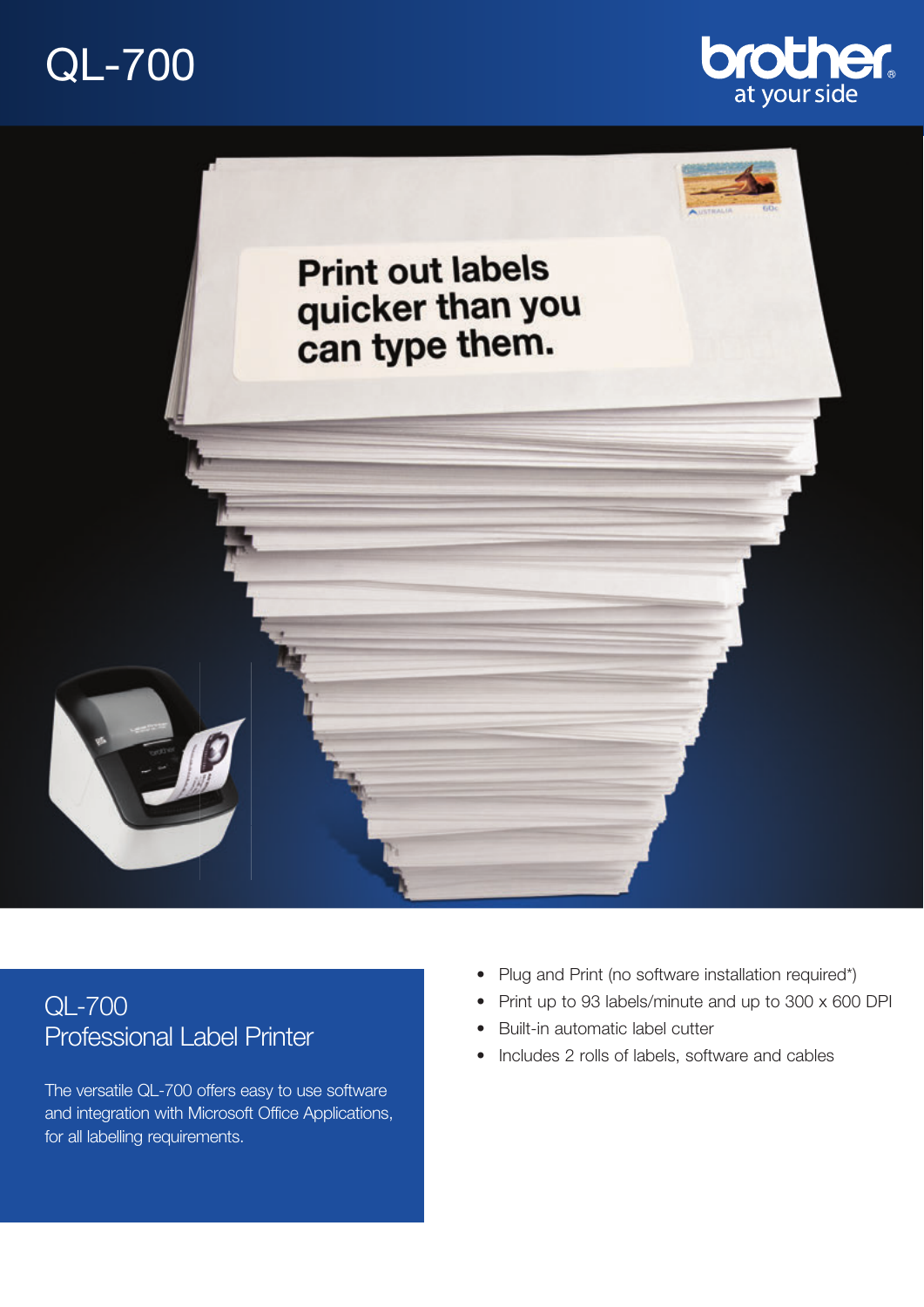

#### **Plug and Print** Print labels without installing software\*. There are no virus concerns and is easily shared with others.



#### **Easy to change rolls** Each roll is supplied on a spool that simply slots into the correct position in the QL-700 every time.



**USB Interface** Quick and easy to set up and use. The USB cable is supplied with the QL-700 as standard.





**Print labels the size you need** Create labels from 12.7mm up to 1 metre in length, using the built-in automatic cutter.



**Up to 300 x 600 DPI print resolution** Produce easy-to-read labels with crisp text and high quality graphics.



**Up to 93 labels/minute\*\*** If you are printing one or several labels at a time, the QL-700 will have them ready in just a few seconds.

# **Give your company a professional image**

Achieve a more professional finish and improve office efficiency through the use of labelling.

Envelopes, packages and parcels can be professionally addressed using one of the many sizes of label available, and can even include your business logo if required. Within your organisation, ensure important information can be located quickly through the clear identification of files, folders, CD and DVD discs.



\* Using the built-in P-touch Editor Lite on Microsoft Windows PC's.

Mac users can use the supplied CD to install P-touch Editor 5.0 software and printer drivers (available in English only)

\*\* 93 labels/minute print speed does not apply on Editor Lite mode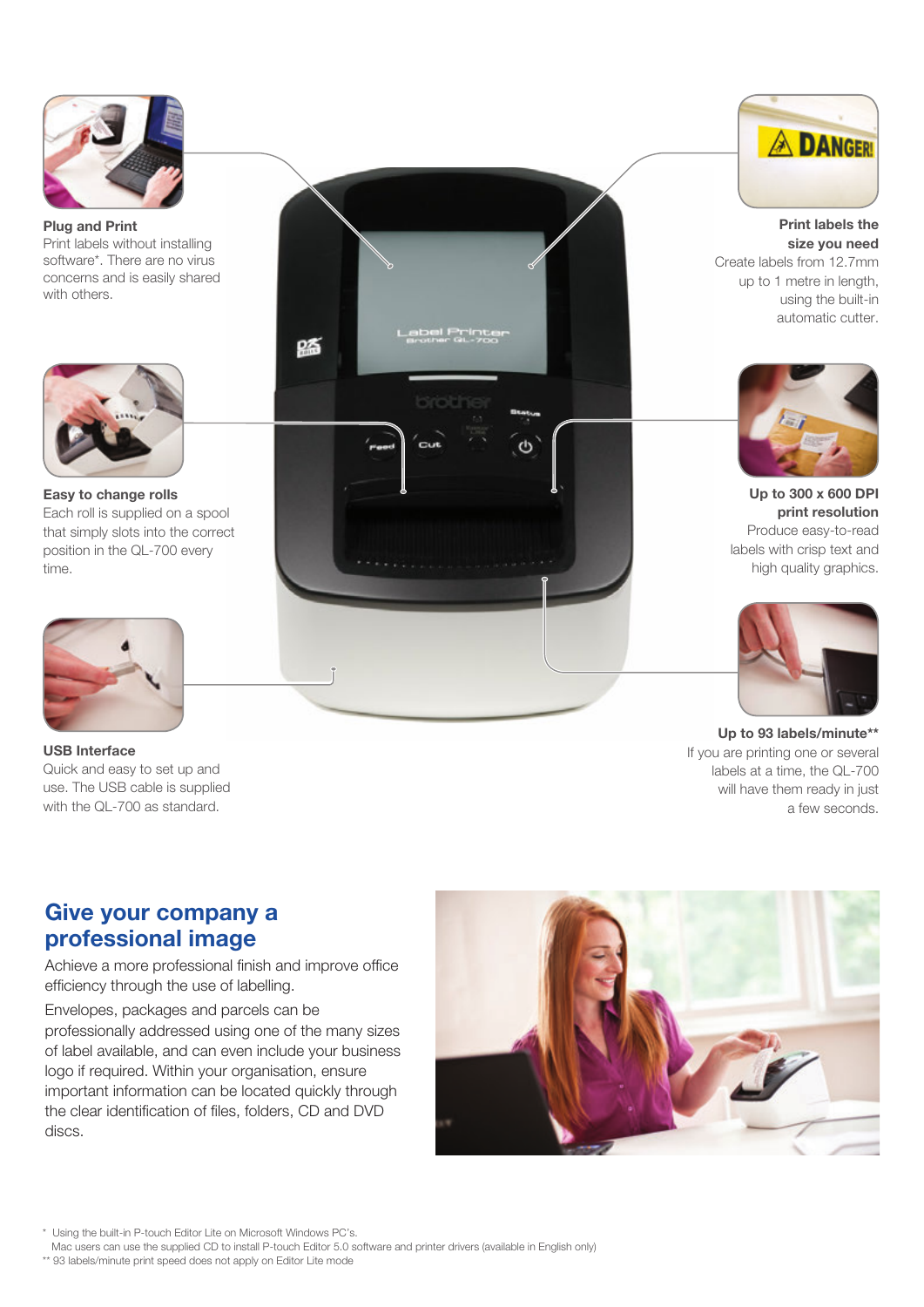# **Simply plug-in and start labelling immediately**

The Brother QL-700 label printer offers an easy way to print professional looking labels for a wide range of uses throughout the workplace. We have made label printing easier than ever by incorporating "P-touch Editor Lite" label design software inside the QL-700. Windows users simply need to connect the USB cable, run the software from the pop-up message, then design and print your label. No software or drivers need to be installed.



### **1. Connect the USB cable**

When connected to your PC, the QL-700 is identified as a USB flash drive and a new drive letter appears on your computer. This contains the label design software.

### **2. Run the built-in label design software**

Double-click on the P-touch Editor Lite icon to launch the label design software. As this is built-in to the QL-700 it is always available on whichever PC you connect it to.

## **3. Design and print your label**

Simply design your label by adding text, graphics and frames and then print. No software is installed to your PC during this process.

# **Also includes professional label design software**

The more powerful P-touch Editor software is supplied on CD-ROM, which is installed in the standard way. Offering integration with Microsoft Word, Excel and Outlook, you can print labels directly from these applications. Simply highlight the address, text or information you require, then click the "P-touch" icon in the toolbar to print your label immediately. You can include barcodes, graphics, frames and other information on your labels, whatever your requirements.

![](_page_2_Picture_11.jpeg)